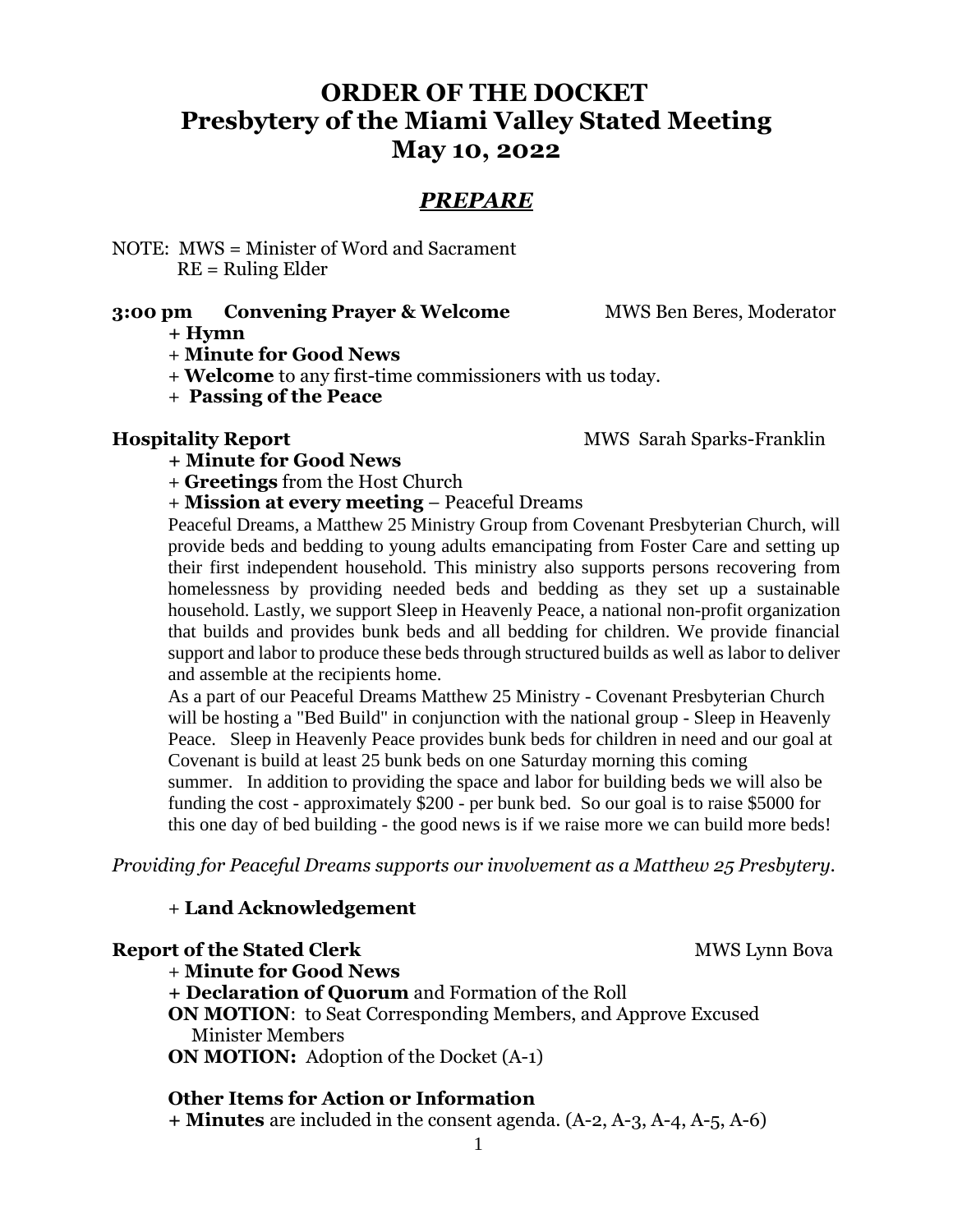- **+ Correspondence**
- **+ Statistical Report –** (A-7)
- **+ Realm Office –** Church Data Form (I-1)
- **+ Synod Minute Review** of the 2020 Presbytery Minutes is in process. The Minute Review for 2021 will be done in August.
- **+ Minute Review** 2020 and 2021 Minutes are in the process of being reviewed. See (A-12) for list of completed churches.
- + **Upcoming 2022 - 2023 Presbytery Meeting Dates**  Currently planned locations:

Tuesday, September 13, 2022, 3:00 p.m., at Farmersville: Slifers Saturday, November 12, 2022, 9:00 a.m., ZOOM (Host TBA) Saturday, February 11, 2023, 9:00 a.m., ZOOM (Host TBA) Tuesday, May 9, 2023, 3:00 p.m., Fairborn Presbyterian Tuesday, September 12, 2023, 3:00 p.m., TBA Saturday, November 14, 2023, 9:00 a.m., ZOOM (Host TBA)

 We are grateful to these churches for agreeing to host. Churches interested in hosting stated presbytery meetings in future years are encouraged to contact the Stated Clerk. We encourage our smaller churches who might not be able to host an in-person meeting to host a Zoom meeting in November or February.

#### **+Membership and Minister Changes** since the November 2021 stated presbytery meeting:

a. Gains: Donald Sherman (HR from Peace River), Mike Wakeland (Southern Illinois)

b. Losses: David Fleming (to the Lord's Tender Care)

c. In transition: Caitlin Deyerle (James), Annie Melick (Scioto Valley), Carol Pierson (Maumee Valley)

+ **Minute for Good News**

**ON MOTION:** Adoption of the Consent Agenda (A-2 through A-12)

#### **+ Consideration of Action Items**, if any, pulled from the Consent Agenda. **+ Announcements:**

 Please like our Facebook Page and sign up for Constant Contact on the Presbytery's website. You can find links to these on the Presbytery website.

#### *EQUIP*

**Presbytery Covenant** - We read together a part of the Mission Statement. (A-13)

| <b>Interim Synod Executive's Report</b><br>+ Minute for Good News | <b>MWS Chip Hardwick</b> |
|-------------------------------------------------------------------|--------------------------|
| <b>Executive Presbyter's Report</b><br>+ Minute for Good News     | <b>MWS Terry Kukuk</b>   |
| <b>Nominations Committee</b><br>+ Minute for Good News            | MWS Steven Ingram, Chair |

**Leadership Council RE** Alice McCollum, Chair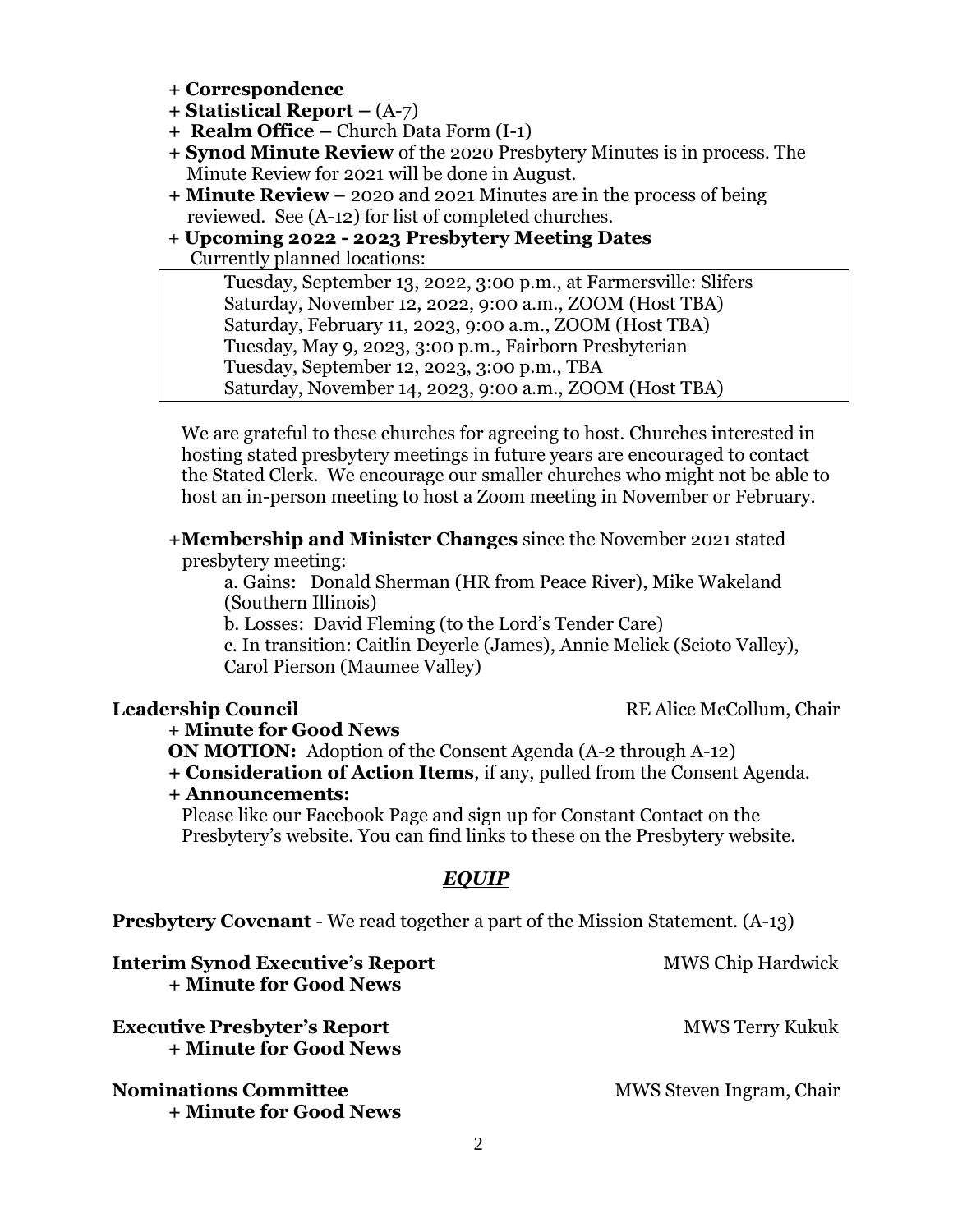**ON MOTION:** to elect officers and committee chairs and members. (A-14)

#### *NURTURE*

**Committee on Ministry**  MWS Shelley Wiley, Member

**+ Minute for Good News**

+ **Recognition of New Pastors in our Midst and Memorials New Pastors:** Caitlin Deyerle, Mike Wakeland

**Memorial:** MWS David Fleming (A-15) RE Margaret Haney

*O Blest Communion, Fellowship Divine We feebly struggle, while they in glory shine, Yet all are one in thee, for all are thine Alleluia, Alleluia!*



#### **Committee on Preparation for Ministry MWS Michael Isaacs, Chair**

**+ Minute for Good News**

**+ Examination of Rachel Boden and Emily Knoth (Zoom) ON MOTION:** to receive Rachel Boden as a Candidate in the PMV. (A-16) **ON MOTION:** to receive Emily Knoth as a Candidate in the PMV. (A-17)

+ **Recognition of candidates and prayer.**

#### **GA NEWS**

**+ GA Overture –** You can find the overture that we submitted on PC-Biz.org. Committee – Polity Item number POL-07

**You can find all the overtures at PC-Biz.org!**

### **Commissioning of elected GA Commissioners, and Alternates**

MWS Diane Ziegler – MWS Commissioner RE Bridget Hawkins – RE Commissioner MWS Steve Schumm – Alternate MWS Commissioner RE John Ey – Alternate RE Commissioner

### **Acknowledgement of Written Reports**

**Committee on Representation and Diversity – No written report (A-18) Staff Support** – written report (A-19) **Network Support and Grants** – written report (A-20) **Synod Commissioner Report-** written report (A-21)

#### **Moderator's Final Report**  The Constantine of the MWS *Ben Beres* **MWS** *Ben Beres*

**+ Minute for Good News + Announcements –** Church Information Form (I-1), Save the Dates (I-2),

Address Change Reminder (I-3)

### **We Worship Together**

Worship (A-22) Necrology Liturgy (A-23) Installation of Officers Communion